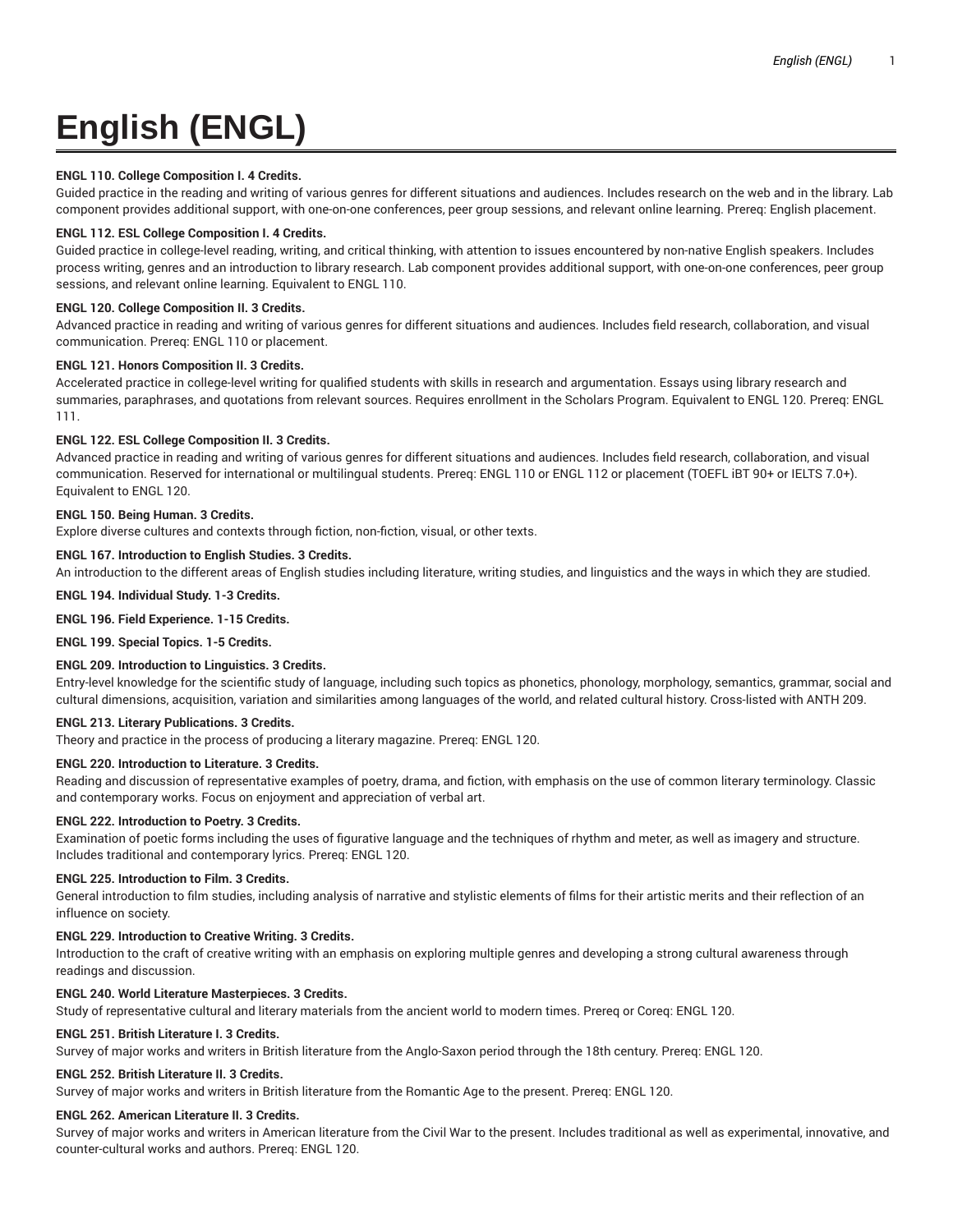## **ENGL 272. Literary Analysis. 3 Credits.**

Introduction to traditional and contemporary literary and critical theory and to the fundamental skills required for the analysis of literary or other texts. Prereq: ENGL 120.

## **ENGL 275. Introduction to Writing Studies. 3 Credits.**

A broad history of writing and rhetoric as well as an introduction to spheres of writing studies: creative, academic, professional/technical, and public writing. Prereq: ENGL 120.

## **ENGL 291. Seminar. 1-3 Credits.**

## **ENGL 292. Global Practicum: Study Abroad. 1-15 Credits.**

Pre-Arranged study at accredited foreign institutions (study abroad), domestic institutions (National Student Exchange) or on approved study abroad programs. Pre-requisite: Sophomore standing and prior approval by International Student and Study Abroad Services and major department. Graded 'P'or 'F' (Undergraduate), or 'S' or 'U' (Graduate).

## **ENGL 294. Individual Study. 1-5 Credits.**

**ENGL 299. Special Topics. 1-5 Credits.**

#### **ENGL 301. Peer Tutoring and Writing in the Disciplines. 3 Credits.**

Introduction to individual writing instruction and conventions of disciplinary writing. In addition to classroom work and assignments, students will complete a practicum in the Center for Writers. Recommended for prospective educators, writing specialists in all fields, and peer tutors in the Center for Writers. Prereq: ENGL 120.

## **ENGL 313. Literary Publications II. 3 Credits.**

Theory and practice in the process of producing a literary magazine. Prereq: ENGL 120.

#### **ENGL 317. American Literature I. 3 Credits.**

Survey of major works and writers in American literature from the colonial period through the Civil War. Emphasis on the development of unique American values and literature. Prereq: ENGL 120.

#### **ENGL 320. Business and Professional Writing. 3 Credits.**

Intensive practice employing the conventions of writing needed in professional genres and settings: writing for specific audiences and purposes. Inform, analyze, evaluate, and persuade. Prereq: ENGL 120, Junior standing.

#### **ENGL 321. Writing in the Technical Professions. 3 Credits.**

Intensive practice employing the conventions of professional genres to write about technology development and use for expert, business, and more general audiences. Prereq: ENGL 120, Junior standing.

#### **ENGL 322. Writing and the Creative Process. 3 Credits.**

Exploring genres that fuel creativity and critical awareness. Emphasis on flexibility and inventiveness in realizing any personal or professional project. Products may range from poetry/fiction to blogs to student-designed assignments based on major. Prereq: ENGL 120, Junior standing.

#### **ENGL 323. Creative Writing. 3 Credits.**

Creative writing with a focus on one literary genre. May be repeated for credit. Prereq: ENGL 120 and any one of the following: ENGL 229, ENGL 275 or ENGL 322.

#### **ENGL 324. Writing in the Sciences. 3 Credits.**

The study and practice in written conventions of the sciences for academic, scientific, and public audiences. Prereq: ENGL 120, Junior standing.

#### **ENGL 325. Writing in the Health Professions. 3 Credits.**

Study of and practice in language use and written conventions of the health professions for academic, scientific, and public audiences. Prereq: ENGL 120 and Junior standing.

## **ENGL 326. Writing in the Design Professions. 3 Credits.**

This course provides intensive practice employing the conventions of those professional genres needed to write for professional contexts and audiences in design fields. Prereq: ENGL 120, Junior standing.

#### **ENGL 330. Women's Writing. 3 Credits.**

Study of writing (and other texts) produced by women of various cultural, ethnic, or national backgrounds from a variety of time periods. May be repeated for credit. Prereq: ENGL 120.

## **ENGL 331. Contemporary Women Writers. 3 Credits.**

Study of the language, imagery, themes, and genres in 20th century literature by women of various cultural, ethnic, and national backgrounds. Prereq: ENGL 120.

## **ENGL 333. Fantasy and Science Fiction. 3 Credits.**

Study of social and psychological implications of fantasy literature and works of fiction concerned with the impact of science and technology on the human imagination. Prereq: ENGL 120.

## **ENGL 335. Multicultural Writers. 3 Credits.**

Major literary figures within and outside the United States. Includes Asian, Mexican, and Canadian, as well as Native-American, Black, Asian-American, and Chicano writers. Prereq: ENGL 120.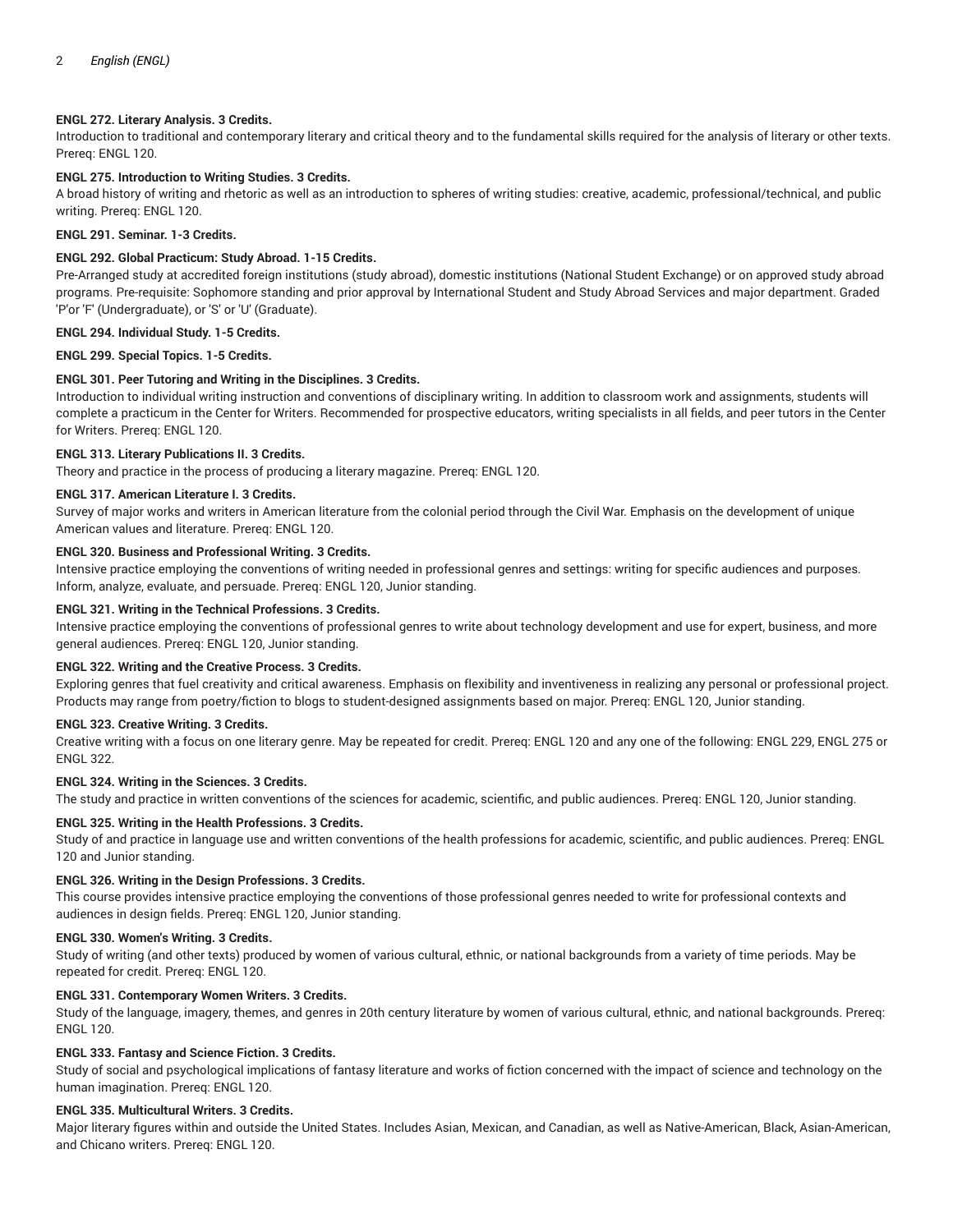# **ENGL 336. Literature and The Environment. 3 Credits.**

Milestones of American writing about nature and culture from Thoreau to the present. Reading and analysis of literary encounters with place and issues that arise when the local is global. Prereq: ENGL 120.

## **ENGL 340. 19th Century American Fiction. 3 Credits.**

Selected fiction reflecting problems and ideas, emphasizing the shift from romanticism to realism and naturalism, of the 19th century. Representative writers: Cooper, Hawthorne, Twain, Jewett, James, and Wharton, and includes minority voices. Prereq: ENGL 120.

#### **ENGL 341. Contemporary American Fiction. 3 Credits.**

Explores selected fiction reflecting social, psychological and literary trends in the 20th and 21st centuries. Includes discussion of multicultural and women authors, as well as experimentations in genre. Prereq: ENGL 120.

#### **ENGL 345. Themes in American Culture. 3 Credits.**

A multidisciplinary approach, including art, music, and literature, to various eras and themes in American cultural history. Prereq: ENGL 120.

## **ENGL 357. Visual Culture and Language. 3 Credits.**

This course will cover the rise of visual culture and the impact this historical shift has made on print culture and writing. Students will produce information graphics, photo essays, videos, and other genres. Prereq: ENGL 120, Junior standing.

#### **ENGL 358. Writing in the Humanities and Social Sciences. 3 Credits.**

Theory and practice for writing multiple genres in the humanities and social sciences. Prereq: ENGL 120, Junior standing.

#### **ENGL 360. Grammatical Structure/English. 3 Credits.**

Examines the system of the English sentence. Emphasis on structures and components with attention to application in teaching, stylistic analysis, and editing.

#### **ENGL 375. The Bible as Literature. 3 Credits.**

Study of the texts of the Hebrew Bible and New Testament, with an emphasis on the documents' historical and cultural settings, their global influence, and current rhetorical and literary interpretative methods. Prereq: ENGL 120.

#### **ENGL 376. Poetry of Rock. 3 Credits.**

Examination of rock lyrics as contemporary poems, using techniques of literary criticism to analyze their themes, their aesthetic principles, and their place in art and culture.

#### **ENGL 377. Modern Poetry. 3 Credits.**

Experimentation and innovation in poetry from 1910 to 1945. American, English, and Irish poets, including such transnational writers as Eliot, Pound, H.D., D.H. Lawrence, and Auden. May be repeated. Prereq: ENGL 120.

#### **ENGL 379. Global Seminar. 1-6 Credits.**

NDSU instructed experience or field study in a foreign country. Conducted in English for residence credit. Pre-requisite: Prior approval by International Student and Study Abroad Services and major department. May be repeated. Standard Grading.

#### **ENGL 380. Shakespeare. 3 Credits.**

Study of representative poetry, comedies, histories, and tragedies. Prereq: ENGL 120.

## **ENGL 382. Film Genres and Styles. 3 Credits.**

Study of one or more film genres, styles, or movements, focusing on aesthetic conventions, cultural context, socio-historical significance, and critical approaches. May be repeated with change of topic. Prereq: THEA 115 or ENGL 225 or ENGL 272.

#### **ENGL 385. British Fiction. 3 Credits.**

Examines significant works of British and their literary artistry.short and long fiction in terms of their cultural, social, and psychological content. Prereq: ENGL 120.

#### **ENGL 389. Non-fiction Prose. 3 Credits.**

Examines non-fiction prose in its various forms as a significant literary genre capable of exploring cultural, social, historical, psychological, and philosophical matters with logic, emotional power, and literary artistry. Prereq: ENGL 120.

#### **ENGL 391. Seminar. 1-3 Credits.**

## **ENGL 392. Global Practicum: Study Abroad. 1-15 Credits.**

Pre-Arranged study at accredited foreign institutions (study abroad), domestic institutions (National Student Exchange) or on approved study abroad programs. Pre-requisite: Sophomore standing and prior approval by International Student and Study Abroad Services and major department. Graded 'P'or 'F' (Undergraduate), or 'S' or 'U' (Graduate).

**ENGL 394. Individual Study. 1-5 Credits.**

## **ENGL 396. Field Experience. 1-15 Credits.**

Field Experience.

**ENGL 399. Special Topics. 1-5 Credits.**

#### **ENGL 413. Literary Publications III. 3 Credits.**

Theory and practice in the process of producing a literary magazine. Prereq: ENGL 120.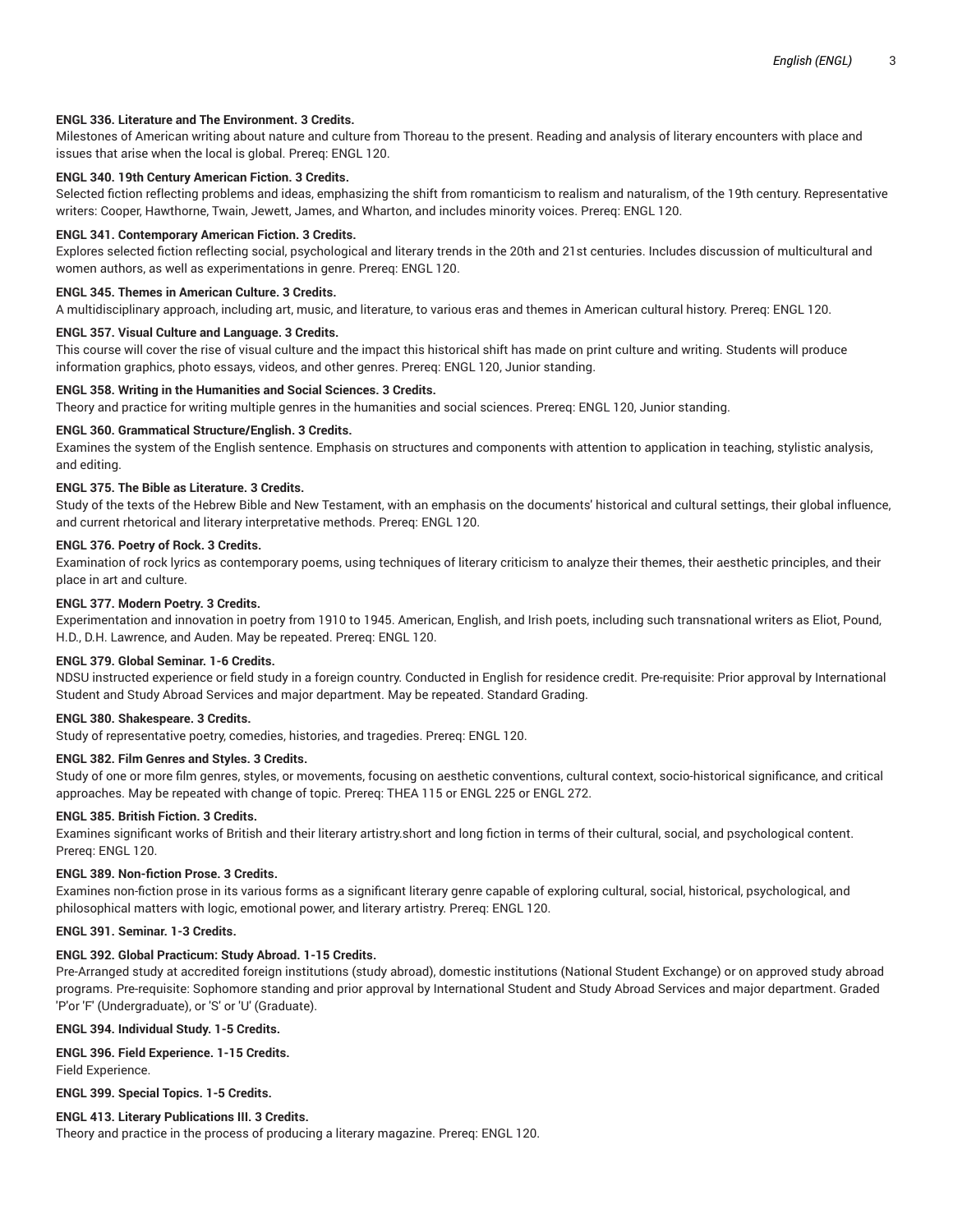## **ENGL 423. Creative Writing Studio. 3 Credits.**

Advanced creative writing with an emphasis on the student as working writer. Readings in creative and/or critical texts and participation in community events. Intensive workshop discussion, with the goal of producing a publishable manuscript. Prereq: ENGL 275, ENGL 322 or ENGL 323.

# **ENGL 435. Young Adult Literature in a Multicultural World. 3 Credits.**

Introduction to the field of Young Adult Literature (YAL) with an emphasis on multicultural novels. Recommended for English Education majors, English majors seeking breadth in their reading, and students seeking diverse reading. Prereq: ENGL 120. {Also offered for graduate credit - see ENGL 635.}.

## **ENGL 449. Usability and User Experience. 3 Credits.**

This course will form the basis for teaching the core competencies for working in the English department UX lab. Additionally, it will prepare students to collaborate with design teams to create better documentation, to create fuller user understandings of user inscription preferences, and to craft information strategies. This course will teach user inquiry methods, data collection, genre conventions, and rhetorical strategies for user advocacy. {Also offered for graduate credit - see ENGL 649}.

#### **ENGL 452. History of the English Language. 3 Credits.**

Development of the English language from its Germanic origins to the modern period. Prereq: ENGL 120. Recommended: ENGL 209. {Also offered for graduate credit - see ENGL 652.}.

#### **ENGL 453. Social and Regional Varieties of English. 3 Credits.**

Study of sociological factors as they relate to language (American English). Examines region, age, gender, ethnicity, self-identity, situation, profession, etc. and their relation to pronunciation, word choice, politeness, formality, turn-taking, etc. Students conduct original research. Prereq: ENGL 120. Recommended: ENGL 209. {Also offered for graduate credit - see ENGL 653.}.

#### **ENGL 454. Language Bias. 3 Credits.**

Application of current linguistic, rhetorical, and literary theory to examine and analyze the ways in which the social asymmetries of gender, sexuality, race, and ethnicity are reflected and sustained through discourse practices. Prereq: ENGL 120. {Also offered for graduate credit - see ENGL 654.}.

## **ENGL 455. International Technical Writing. 3 Credits.**

Theories and practical applications of approaches to international technical documents, including globalization, localization, and translation preparations and procedures. Extensive use of case studies and cultural models. Prereq: ENGL 120, Junior standing. {Also offered for graduate credit see ENGL 655.}.

# **ENGL 456. Literacy, Culture and Identity. 3 Credits.**

Reading, writing, research, and discussion of diverse types of literacy from functional to cultural to technological and their roles in culture and identity formation. Completion of related community projects. Prereq: ENGL 272 or ENGL 275, Junior standing. {Also offered for graduate credit - see ENGL 656.}.

## **ENGL 457. Electronic Communication. 3 Credits.**

This web-based class will explore issues related to electronic communication through selected readings, projects that allow students to develop skills and insight through experiential learning, and though reflection on the dynamics of online education itself. Prereq: ENGL 120.

#### **ENGL 458. Advanced Writing Workshop. 3 Credits.**

Writing, revising, and editing projects based on rhetorical principles. Frequent response from peers and instructor. Analysis of selected readings and students' own writing. Prereq: Any one of the following: ENGL 320, ENGL 321, ENGL 322, ENGL 323, ENGL 324, ENGL 325, ENGL 326 or ENGL 358.

### **ENGL 459. Researching and Writing Grants and Proposal. 3 Credits.**

A rhetorical approach to researching and writing academic grants, business proposals, and related professional documents. Students develop a portfolio of professionally designed and edited documents as well as the vocabulary of grants writing and research. Prereq: ENGL 120 and Junior standing. {Also offered for graduate credit - see ENGL 659.}.

#### **ENGL 467. English Studies Capstone Experience. 3 Credits.**

Cumulative and integrative study for English majors of English language, literature, and composition. Prereq: ENGL 272.

## **ENGL 472. 20th Century American Writers. 3 Credits.**

Intensive study of major American writers from 1900 to 1950. Prereq: ENGL 272. {Also offered for graduate credit - see ENGL 672.}.

## **ENGL 474. Native American Literature. 3 Credits.**

The development of literature by and about Native Americans is traced from 1850 to the present. Focus on Native American identity and contributions to the American culture. Prereq: ENGL 272. {Also offered for graduate credit - see ENGL 674.}.

## **ENGL 476. Topics in American Literature. 3 Credits.**

Intensive study of a special theme, form, period, or group of writers central to the formation and development of American literature. May be repeated with change of topic. Prereq: ENGL 272. {Also offered for graduate credit - see ENGL 676.}.

#### **ENGL 480. Medieval Literature. 3 Credits.**

British poetry and prose from the beginning of the Middle Ages to 1500, excluding Chaucer. Prereq: ENGL 272. {Also offered for graduate credit - see ENGL 680.}.

## **ENGL 482. Renaissance Literature. 3 Credits.**

Study of British writers of the 16th and 17th centuries. Prereq: ENGL 272. {Also offered for undergraduate credit - see ENGL 682.}.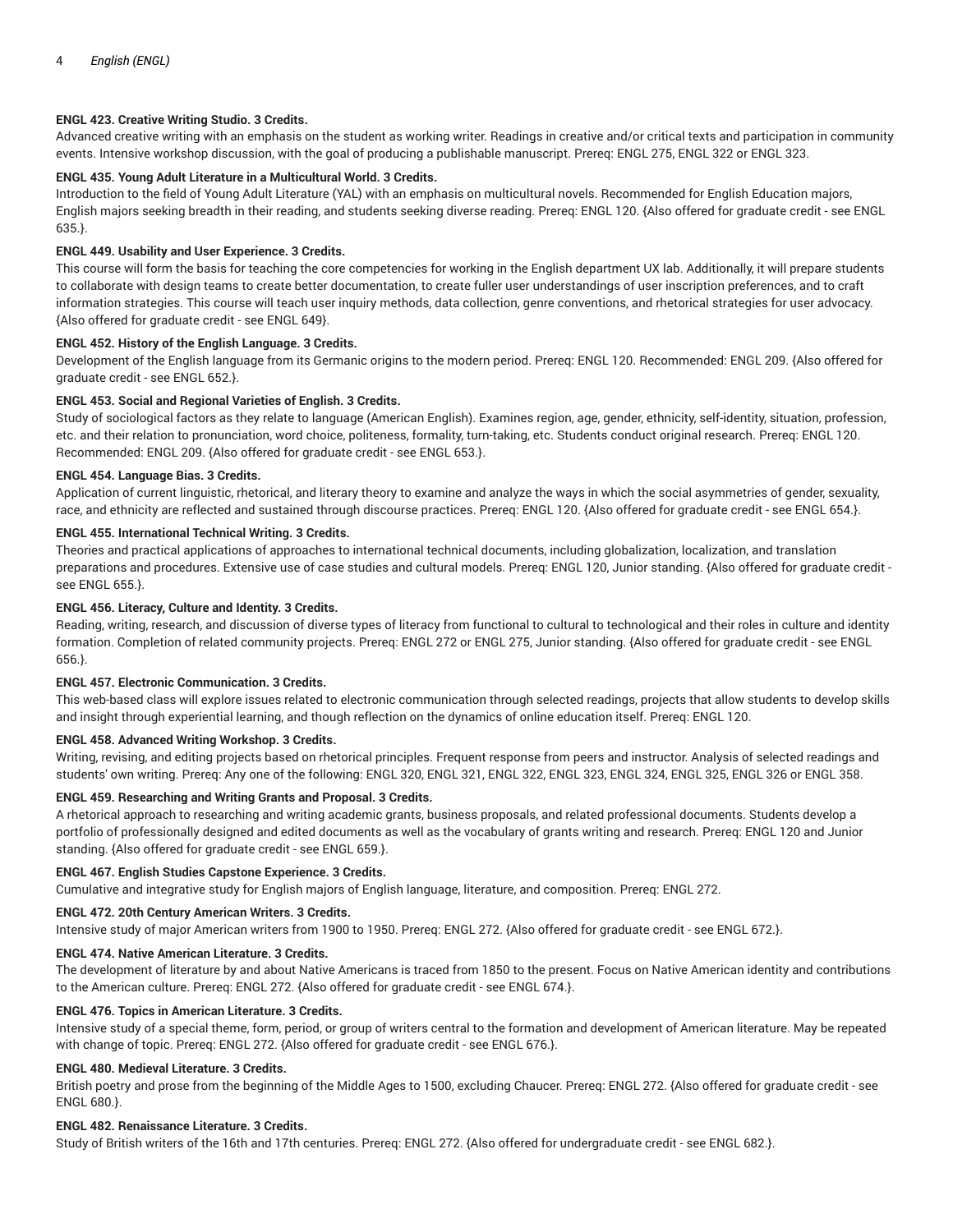## **ENGL 483. Topics in British Literature. 3 Credits.**

Intensive study of a special theme, form, period, or group of writers central to the formation of British literature. May be repeated with change of topic. Prereq: ENGL 272. {Also offered for graduate credit - see ENGL 683.}.

# **ENGL 486. Romantic Literature. 3 Credits.**

Study of major British writers from the French Revolution to the coronation of Queen Victoria. Prereq: ENGL 272. {Also offered for graduate credit - see ENGL 686.}.

#### **ENGL 491. Seminar. 1-5 Credits.**

## **ENGL 492. Global Practicum: Study Abroad. 1-15 Credits.**

Pre-Arranged study at accredited foreign institutions (study abroad), domestic institutions (National Student Exchange) or on approved study abroad programs. Pre-requisite: Sophomore standing and prior approval by International Student and Study Abroad Services and major department. Graded 'P'or 'F' (Undergraduate), or 'S' or 'U' (Graduate).

## **ENGL 493. Undergraduate Research. 1-5 Credits.**

**ENGL 494. Individual Study. 1-5 Credits.**

**ENGL 496. Field Experience. 1-15 Credits.**

**ENGL 499. Special Topics. 1-5 Credits.**

## **ENGL 635. Young Adult Literature in a Multicultural World. 3 Credits.**

Introduction to the field of Young Adult Literature (YAL) with an emphasis on multicultural novels. Recommended for English Education majors, English majors seeking breadth in their reading, and students seeking diverse reading. {Also offered for undergraduate credit - see ENGL 435.}.

#### **ENGL 649. Usability and User Experience. 3 Credits.**

This course will form the basis for teaching the core competencies for working in the English department UX lab. Additionally, it will prepare students to collaborate with design teams to create better documentation, to create fuller user understandings of user inscription preferences, and to craft information strategies. This course will teach user inquiry methods, data collection, genre conventions, and rhetorical strategies for user advocacy. {Also offered for undergraduate credit - see ENGL 449}.

## **ENGL 652. History of the English Language. 3 Credits.**

Development of the English language from its Germanic origins to the modern period. {Also offered for undergraduate credit - see ENGL 452.}.

## **ENGL 653. Social and Regional Varieties of English. 3 Credits.**

Study of sociological factors as they relate to language (American English). Examines region, age, gender, ethnicity, self-identity, situation, profession, etc. and their relation to pronunciation, word choice, politeness, formality, turn-taking, etc. Students conduct original research. {Also offered for undergraduate credit - see ENGL 453.}.

## **ENGL 654. Language Bias. 3 Credits.**

Application of current linguistic, rhetorical, and literary theory to examine and analyze the ways in which the social asymmetries of gender, sexuality, race, and ethnicity are reflected and sustained through discourse practices. {Also offered for undergraduate credit - see ENGL 454.}.

#### **ENGL 655. International Technical Writing. 3 Credits.**

Theories and practical applications of approaches to international technical documents, including globalization, localization, and translation preparations and procedures. Extensive use of case studies and cultural models. {Also offered for undergraduate credit - see ENGL 455.}.

## **ENGL 656. Literacy, Culture and Identity. 3 Credits.**

Reading, writing, research, and discussion of diverse types of literacy from functional to cultural to technological and their roles in culture and identity formation. Completion of related community projects. {Also offered for undergraduate credit - see ENGL 456.}.

## **ENGL 659. Researching and Writing Grants and Proposal. 3 Credits.**

A rhetorical approach to researching and writing academic grants, business proposals, and related professional documents. Students develop a portfolio of professionally designed and edited documents as well as the vocabulary of grants writing and research. {Also offered for undergraduate credit - see ENGL 459.}.

## **ENGL 672. 20th Century American Writers. 3 Credits.**

Intensive study of major American writers from 1900 to 1950. {Also offered for undergraduate credit - see ENGL 472.}.

## **ENGL 674. Native American Literature. 3 Credits.**

The development of literature by and about Native Americans is traced from 1850 to the present. Focus on Native American identity and contributions to the American culture. {Also offered for undergraduate credit - see ENGL 474.}.

#### **ENGL 676. Topics in American Literature. 3 Credits.**

Intensive study of a special theme, form, period, or group of writers central to the formation and development of American literature. May be repeated with change of topic. {Also offered for undergraduate credit - see ENGL 476.}.

## **ENGL 680. Medieval Literature. 3 Credits.**

British poetry and prose from the beginning of the Middle Ages to 1500, excluding Chaucer. {Also offered for undergraduate credit - see ENGL 480.}.

## **ENGL 682. Renaissance Literature. 3 Credits.**

Study of British writers of the 16th and 17th centuries. {Also offered for undergraduate credit - see ENGL 482.}.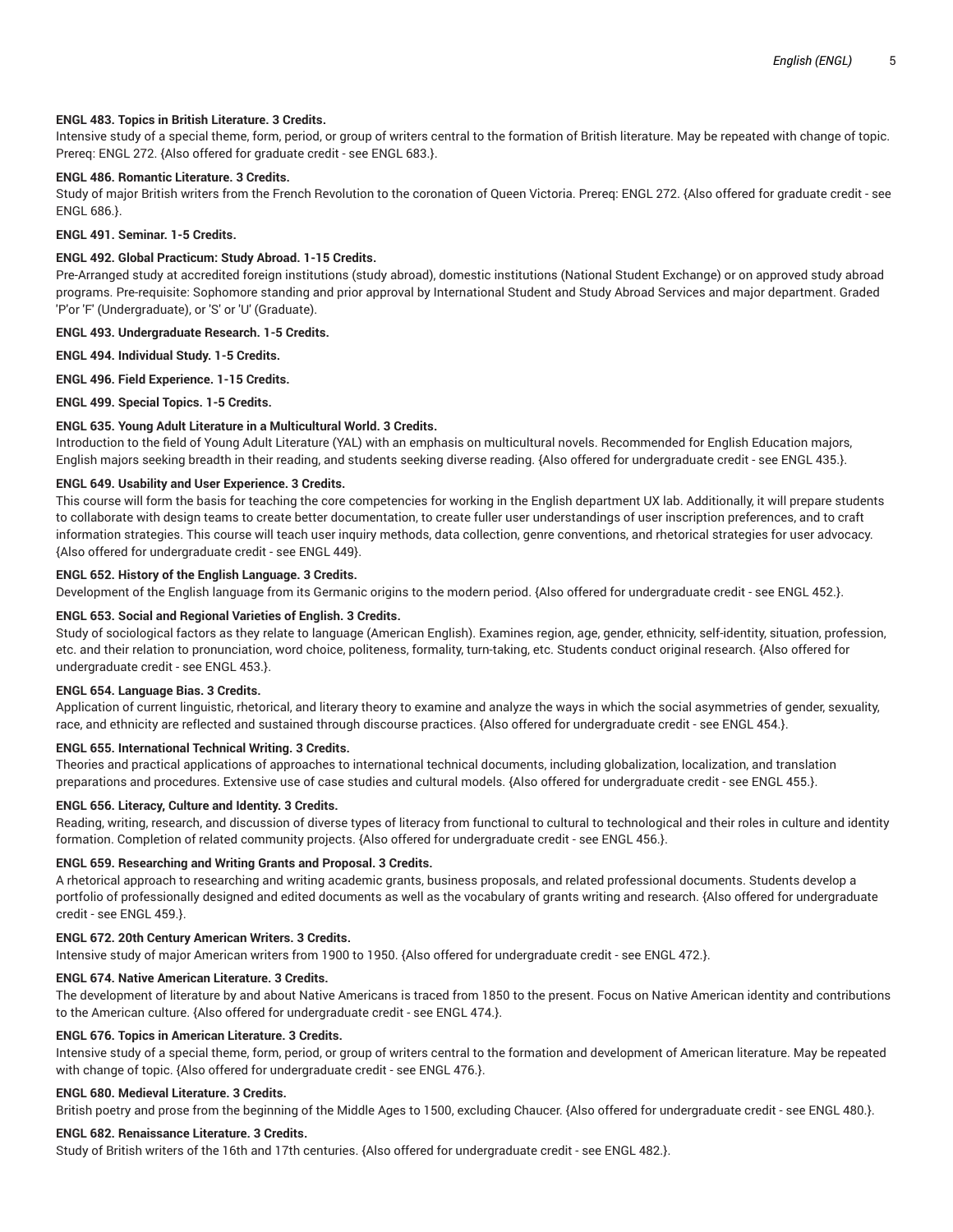## **ENGL 683. Topics in British Literature. 3 Credits.**

Intensive study of a special theme, form, period, or group of writers central to the formation of British literature. May be repeated with change of topic. {Also offered for undergraduate credit - see ENGL 483.}.

# **ENGL 686. Romantic Literature. 3 Credits.**

Study of major British writers from the French Revolution to the coronation of Queen Victoria. {Also offered for undergraduate credit - see ENGL 486.}.

#### **ENGL 690. Graduate Seminar. 1-3 Credits.**

## **ENGL 692. Global Practicum: Study Abroad. 1-15 Credits.**

Pre-Arranged study at accredited foreign institutions (study abroad), domestic institutions (National Student Exchange) or on approved study abroad programs. Pre-requisite: Sophomore standing and prior approval by International Student and Study Abroad Services and major department. Graded 'P'or 'F' (Undergraduate), or 'S' or 'U' (Graduate).

#### **ENGL 695. Field Experience. 1-15 Credits.**

Field-oriented supervised learning activities outside the college classroom that include a preplanned assessment of the experience, registration during the term the experience is conducted, and post evaluation with the instructor. Departmental approval.

#### **ENGL 696. Special Topics. 1-5 Credits.**

## **ENGL 751. Tools for Academic Writing: Clarity and Style. 1 Credit.**

Primary goal: Students will learn and practice using specific strategies for writing clear, correct, and audience-appropriate academic documents. In addition, they will investigate writing expectations and analyze academic writing in their own discipline. S/U grading.

#### **ENGL 752. Tools for Academic Writing: Writing Your Manuscript. 1 Credit.**

Semester-long intensive academic writing with extensive individualized feedback. Students develop a writing plan, obtain approval from their advisors, and write intensively, receiving regular individualized assistance from a graduate writing consultant. S/U grading.

## **ENGL 753. Rhetorics, Poetics Of New Media. 3 Credits.**

This web-based class will provide in-depth study of major new media theorists and require students to consider the research and teaching implications of new media for the humanities and social sciences. . Prereq: Graduate standing.

#### **ENGL 754. Rhetorics of Science and Technology. 3 Credits.**

The study and critique of the rhetorics of science and technology, informed by rhetorical theory and by the philosophy of and the social studies of science and technology. Prereq: Graduate standing or instructor approval.

## **ENGL 755. Composition Theory. 3 Credits.**

Study of contemporary theories of teaching writing with frequent summary/response papers on assigned readings and a research paper on composition theory.

#### **ENGL 756. Composition Research. 3 Credits.**

Study of designs and basic statistics for writing research; analysis of current research; and a research project in composition.

## **ENGL 758. Topics in Rhetoric, Writing, and Culture. 3 Credits.**

Intensive study of a theme, form, period, theory or theorist, writer or group of writers, or issue in rhetoric, writing, and culture. May be repeated with change of topic.

## **ENGL 759. History of Writing Instruction. 3 Credits.**

The study of the history of writing instruction from antiquity to the present, with emphasis on relevance of writing instruction. Prereq: Graduate standing or instructor approval.

#### **ENGL 760. Graduate Scholarship. 3 Credits.**

Introduction to scholarship in English studies and to the nature and state of the discipline.

#### **ENGL 761. Writing: Invention to Innovation. 3 Credits.**

Exploration of the use of rhetorical canon in writing, spanning a period from the Aristotelian concept of invention to the contemporary manifestation of innovation. Prereq: admission to English graduate program.

#### **ENGL 762. Critical Theory. 3 Credits.**

Study of contemporary literary theory and criticism.

## **ENGL 764. Classroom Strategies For TA'S. 3 Credits.**

Introduction to current issues in composition pedagogy, research, and theory, focusing on how they inform teaching practices. Instruction on developing philosophy of and strategies for teaching through short position papers, literacy autobiography, and a sequence of assignments for ENGL 120.

## **ENGL 765. Upper Division Writing: Pedagogy, Practice, and Technology. 3 Credits.**

Theory, practice, and pedagogy for teaching upper-division writing classes. Discussion will include a number of writing studies topics, including Writing across Curriculum (WAC), Writing in the Disciplines (WID), and writing program administration. Prereq: ENGL 764.

## **ENGL 766. Teaching Literature. 3 Credits.**

Theory, practice, and pedagogy for teaching literature at the college and/or university level. This course focuses on literary genres, cultures, and theories in the context of pedagogy. Prereq: ENGL 764 or ENGL 765. Recommended prereq: ENGL 762.